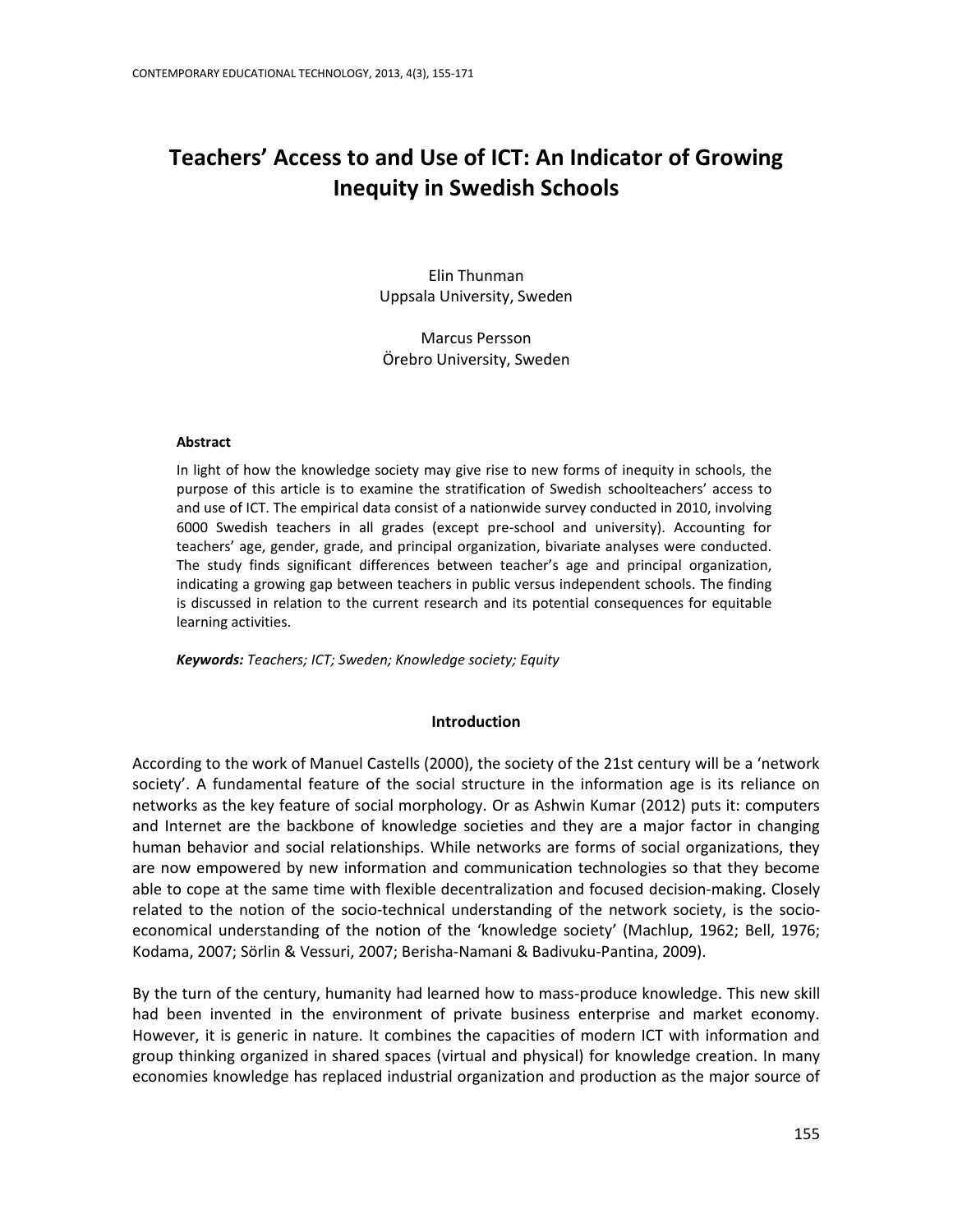productivity. This has caused increased interest in knowledge as a factor for growth and development, coined the term 'knowledge economy' or 'knowledge society' and bestowed it on countries with economies featuring a relatively large and growing service sector or on economies in which manipulation of information and creation of knowledge replace industrial production as the main contributor to GDP (Kahin & Foray, 2006). In a knowledge society, the agricultural and manufacturing sectors become less significant, in favor of service and knowledge-based industries (UN 2005).

Because the knowledge society is based on the network society, which, in turn, is based on communication networks, that transcend boundaries, the knowledge society is much more globalized than industrial society has ever been. With enterprises being exposed to global competition and global markets competition becoming greater, cooperation is an important strategy for organizations and enterprises as well as for individuals. In the new setup of knowledge societies where operations are expected to transcend the economic rationality of efficiency and effectiveness, a commercialization and marketization of public institutions and a commoditization of knowledge will follow (Rahaman, 2003).

The school is a natural key resource in the development of the knowledge society  $-$  as a producer of skills necessary for the future work force – and as such, the school itself becomes an important object of change. ICT becomes a vital tool on which the mass-producing of new meanings is dependent. A knowledge society requires, among other things, that citizens, in general, and a productive work force, in particular, are able to use information critically and ethically, generate new knowledge and ideas, and, based on these, produce innovations. The societal transformation towards a knowledge society leads to fundamental implications for the individual (teacher and students) as well as the school organization, as explained by Castells and Cardoso (2005, p.18):

At the source of the entire process of social change there is a new kind of worker, the selfprogrammable worker, and a new type of personality, the values-rooted, flexible personality able to adapt to changing cultural models along the life cycle because of her/his ability to bend without breaking, to remain inner-directed while evolving with the surrounding society. This innovative production of human beings, under the conditions of the crisis of patriarchalism and the crisis of the traditional family, requires a total overhauling of the school system, in all its levels and domains. This refers certainly to new forms of technology and pedagogy, but also to the content and organization of the learning process.

In this light, several scholars have put forth the new requirements, for teachers as well as for students, in the knowledge society school. For example, Sahlberg (2006) advocates that teaching for the knowledge society requires developing broad cognitive learning, collaborative processes, risk-taking, creativity, and innovation in schools and classrooms. Teaching in and for the knowledge society, as Hargreaves (2003, p.29) notes, is concerned with sophisticated cognitive learning and:

an expanding and changing repertoire of research-informed teaching practices, continuous professional learning and self-monitoring, teamwork, learning partnerships with parents, developing and using collective intelligence, and cultivating a profession that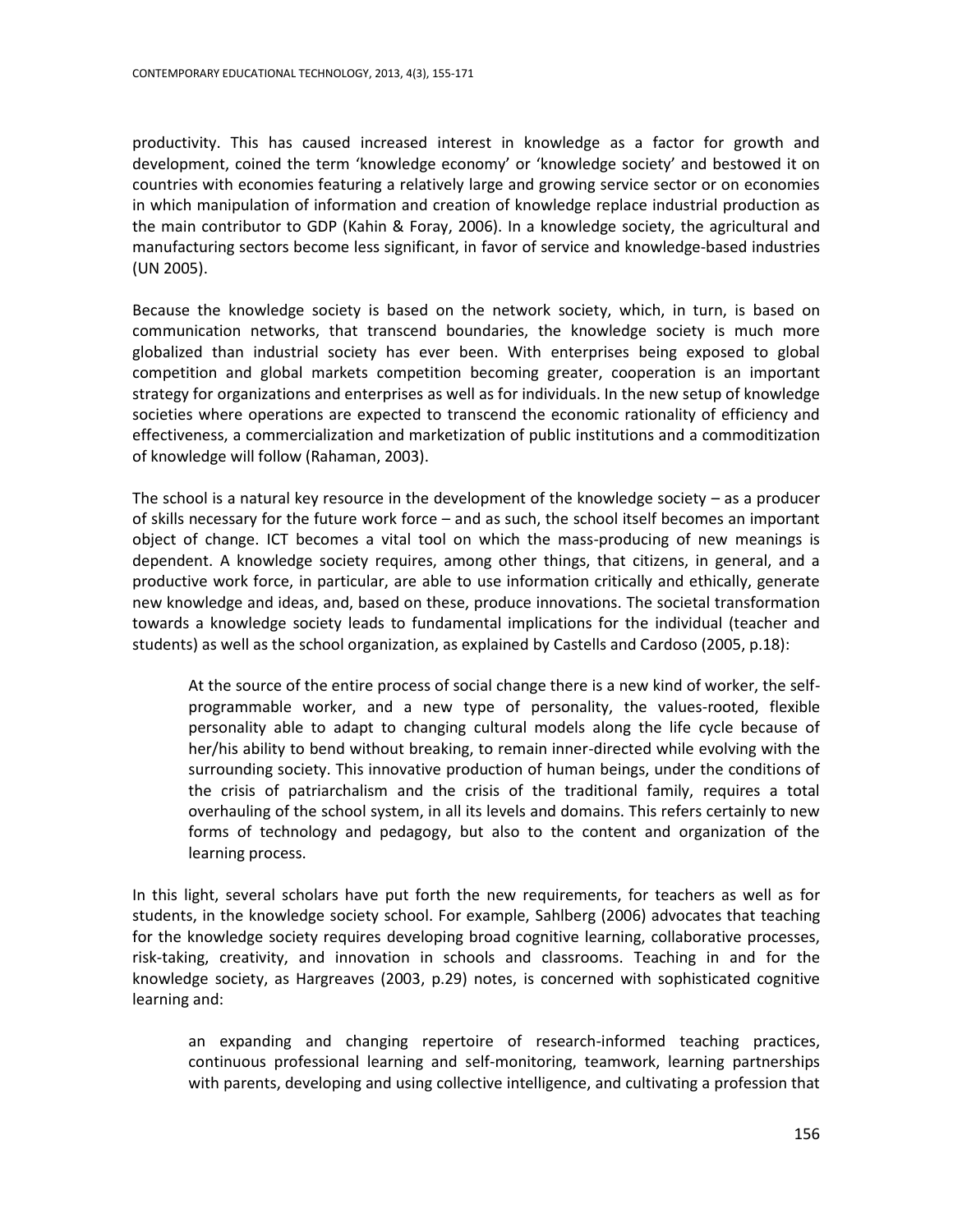values problem-solving, risk-taking, professional trust, coping with change and committing to continuous improvement.

Knowledge society should not be understood as an epithet that any single country can achieve or not; instead all countries are knowledge societies to different degrees. In an attempt to rank a random sample of 45 countries according to an index of knowledge societies, based on three structural measures: assets, advancements, and foresightedness, the UN (2005) ranked Sweden at the very top of the list  $-$  a country with the best pre-requisitions for cultivating a knowledge society.

A more concrete aspect of Sweden as a growing knowledge society is discussed in a recent study by Lundström and Parding (2011) about the individualistic practice of school choice. As many other Western countries, the Swedish education system is currently undergoing major restructuring, and school choice reform has been introduced even though education in Sweden has traditionally been a public issue and students have by default been enrolled in the (municipal) school in the area where they live. During the 1990s, the state promoted school choice and competition through legislation and funding of independent (private) schools (Government Bill, 1991/1992; 1992/1993). During the 20 years that the reform has been active the expansion of upper secondary independent schools has been significant, from attracting 2 percent of all students in Sweden to attracting 22 percent. This demonstrates the competing aspect of the knowledge society, i.e. not only individualistic competition amongst the teacher and student groups, but now also between schools in order to enhance their value on the educational market, thereby attracting the most qualified work force and the top students.

From a sociological perspective, the rise of the knowledge society has been accused of contributing to the stratification of society from both within nations and between nations (Reich, 1991; Kofman, 2007; Kumar, 2012). At the global level, this could further strengthen those who presently control knowledge and to that extent bring a cleavage between the rich and poor nations. Within a nation, the gap between the rich who can afford the Internet and the poor who do not have access even to a telephone line is also likely to widen according to Kumar (2012). Stratification is not only about those with and without access to ICT – i.e. the digital divide – but also about those with and without knowledge of how to maximize the use and get the most out of ICT – i.e. the knowledge gap (Tichenor et al, 1970).

An equitable school system means in essence that all students irrespective of their social and financial background have the same opportunities to achieve learning goals in school. PISA 2000 demonstrated that Sweden occupied a strong position as regards equity. An analysis of the results in PISA 2009 shows that Sweden has lost its leading position, and currently performs no better than average countries. Between year 2000 and 2009, the differences between high and low performing students have increased, as well as the differences between high and low performing schools. In addition, a student's socio-economic background has become more important in determining performance, and is now more important in Sweden compared to other OECD countries (OECD, 2011). The Swedish National Agency for Education (2009c, 2010a, 2010b, 2012, 2013), has put forth several structural observations that point to a growing inequity in Swedish schools: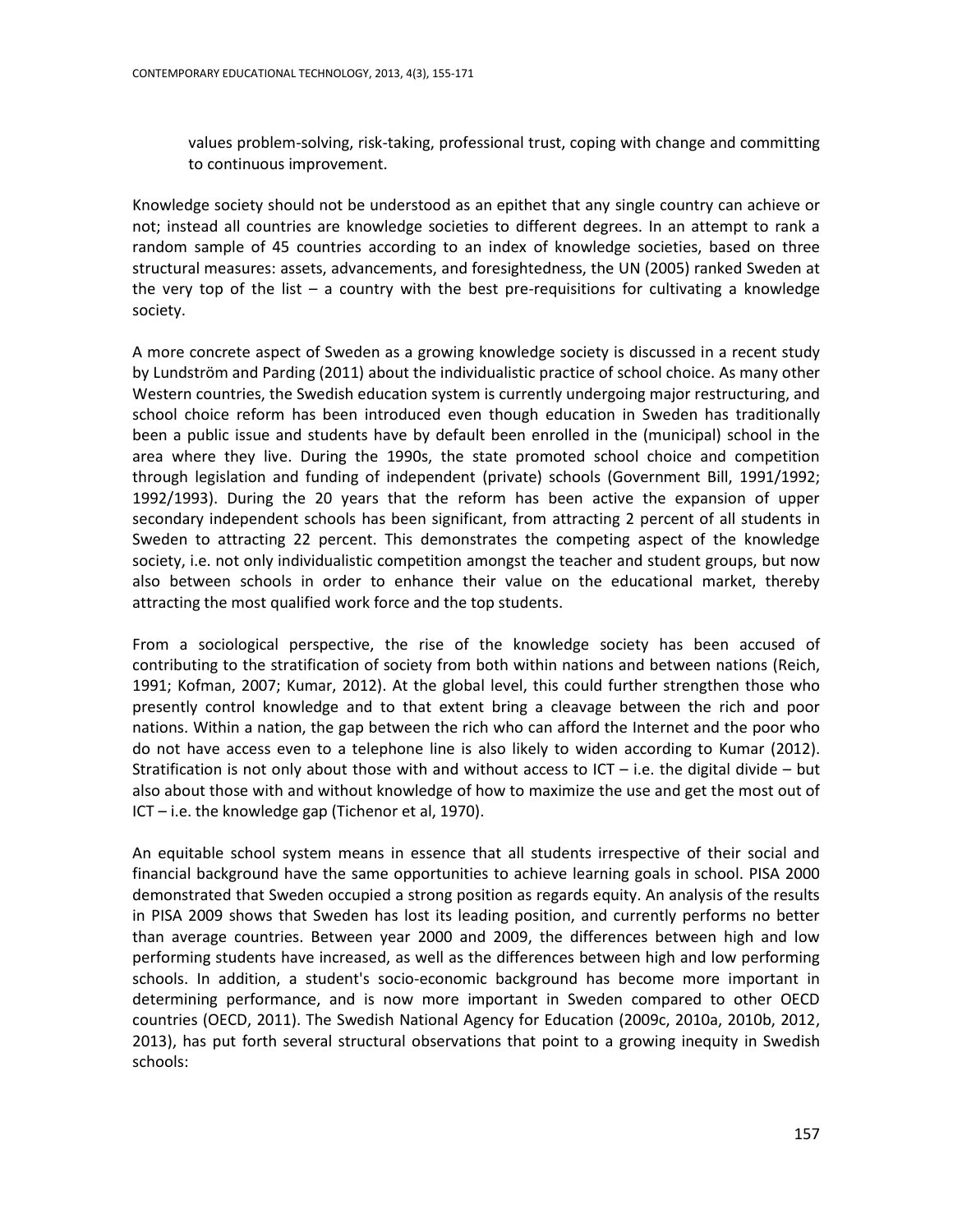- (a) Increased freedom to choose school;
- (b) Increased segregation in society;
- (c) Increased individualization in education, students must take greater responsibility of their learning through self-directed schoolwork;
- (d) Shifting responsibilities from teacher to student and from school to family;
- (e) Increased digitalization of the school, for instance through growing computer access for students.

In this paper we draw attention to an additional tendency – the stratification of teachers in relation to ICT access and usage.

Much previous research into the use of information and communication technology (ICT) in school has focused on the role of technology and its impact on educational benefits and learning processes (Knowledge Foundation, 2006; New Media Consortium, 2010; OECD, 2010; Ramböll, 2006; Swedish National Agency for Education, 2007), and on the media habits of young people inside and outside school (Swedish Media Council 2010a, 2010b; World Internet Institute, 2009). By focusing on teachers' ICT habits, the aim of present article is to contribute to the collected body of knowledge of the role and impact of ICT in formal education.

By drawing on the findings of an unpublished national study conducted by The Swedish Educational Broadcasting Company (Utbildningsradion) in cooperation with Statistic Sweden, which provides detailed information about teachers' use of technological devices, and about the various audio and visual materials used with the help of these devices, we examine the stratification of Swedish teachers ICT use per age, gender, grade, and principal organizer.

In the following we first present the research design of the Swedish Educational Broadcasting Company study. In the succeeding two empirical sections, we present the frequency of teachers' usage of technological devices in class, and then the different ways teachers make use of these devices. Finally, we use the empirical results as a basis for discussing ICT use in relation to teacher age and principal organizer, and suggest that access to and usage of ICT can be considered playing an active part in the process of the growing inequity in Swedish schools.

## **Research Design**

Since the mid-1980s, the Swedish Educational Broadcasting Company has studied the ICT use and media habits of Swedish teachers by means of a biannual quantitative survey. The scope of this study has changed somewhat over the years, depending on the strategic focus of the company at the time and on particular trends in the educational system and teachers' work life. Although the Swedish Educational Broadcasting Company study is one of the largest recurring studies of Swedish teachers' media habits, it has so far been for internal company use and the results have never been published before. The study from the 2009–2010 academic year was conducted by project manager Marcus Persson (former evaluator at the company's strategic unit) and project assistant Elin Thunman in collaboration with Statistics Sweden (SCB). Statistics Sweden was consulted when designing the questionnaire and has been in charge of its distribution and the data collection.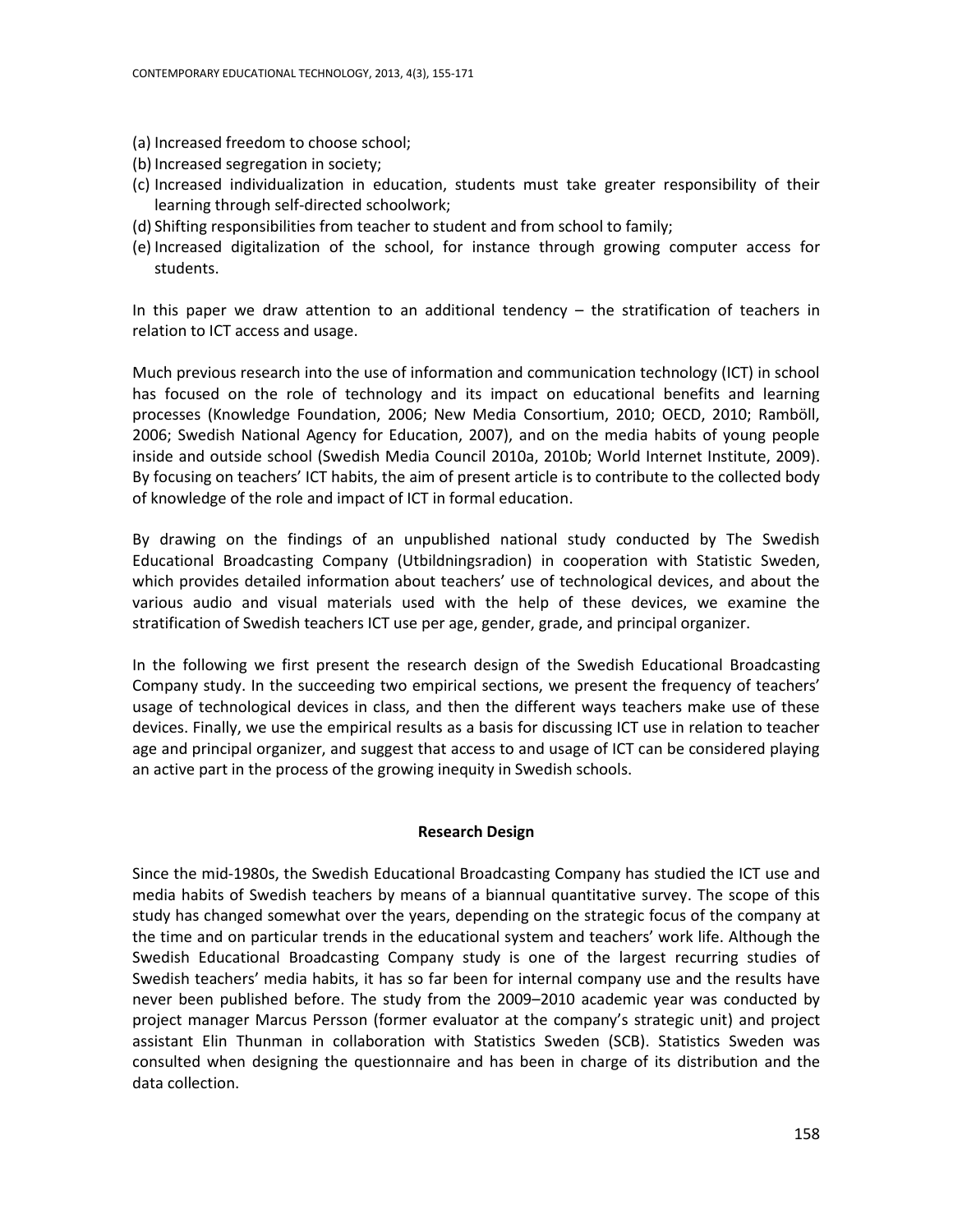The questionnaire consisted of 34 numbered question, with both closed and open-ended questions. The first part of the questionnaire posed demographical and background questions; then followed questions about the respondents' preferences and habits using different technical devices for audio and video material in different settings and purposes. In reply to the general aim of the study, the following questions from the survey were selected for further analysis: A) Teachers' access to different technological devices usually used in class (CD/tape player, Radio, Computer, VHS/DVD player, TV, Digital whiteboard); and B) Teachers' use of audio-visual material in class (Convey facts and information, Basis for discussion, Basis for pupils' own exercises). Using bivariate analysis, the answers to these questions were analyzed in connection to the variables: Age (in 10-year intervals), Gender (female and male), grade (0-6, 7-9, upper secondary, and adult education), and Principal organizer (independent and public school), according to the logic presented in the analytical model in Table 1.

#### Table 1. Analytical model



A stratified random sample of 6000 teachers was selected through Statistic Sweden's register of active educational personnel in Sweden: 1500 in primary schools, 1500 in lower secondary schools, 1500 in upper secondary schools, and 1500 in adult education. The sample was stratified in terms of gender and age for teachers in primary school (grades 0–6); gender, age, and principal organizer for teachers in lower secondary school (grades 7–9) and upper secondary school; and gender, age, and region for teachers in adult education. The questionnaire was sent to the 6000 teachers, with three notices reminding respondents to complete the survey, two of these accompanied with an additional copy of the survey. The final and total number of respondents was 3800, which is equivalent to a response rate of 63 percent. Statistic Sweden has controlled the collected the data for missing and invalid answers, as well as weighting the data to compensate for variances between groups of teachers. The survey was administered between 12 March and 10 May 2010, and the completed report (Persson & Thunman, 2010) was presented to the board of the Swedish Educational Broadcasting Company in October the same year. The authors have carried out all data analyses using SPSS for windows version 21.0. The tables presented in this article are not extracted from the Swedish Educational Broadcasting Company's report, but were constructed by the authors from the original data.

#### **Findings I: Technological Devices Used for Audio- and Visual Material**

The Swedish National Agency for Education (2009a) has published a report about the access to and use of ICT and the digital competence of teachers and pupils in the Swedish educational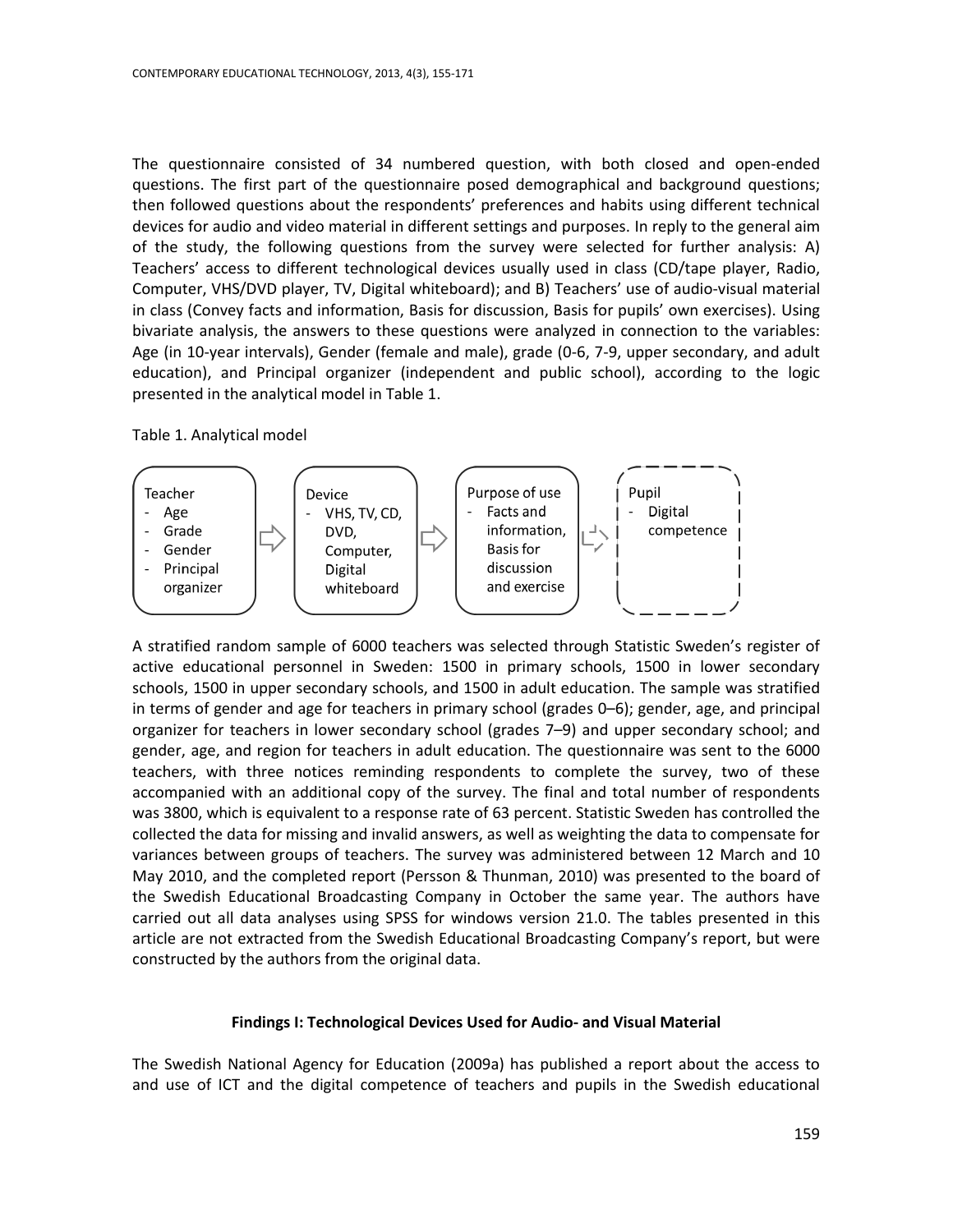system, from preschool to adult education. Their overall conclusion was that all teachers in Swedish schools have access, more or less, to computers. This access, however, is not always personal, and many teachers share a computer with colleagues. In compulsory school (i.e. grades 0–9), three of four teachers state that they share a computer with colleagues, meaning that only one of four has sole access to a personal computer at work. The level of access is significantly higher in upper secondary school, where the situation is the reverse: three of four teachers have access to a personal work computer and only one of four shares a computer (Swedish National Agency for Education, 2009a, p.7).

Regarding the actual use of technology, the Swedish National Agency for Education (2009a, p.20) states that about half of compulsory and upper secondary school teachers use computers in class every week. Only one of five compulsory schoolteachers and one of four upper secondary school teachers uses computers on a daily basis. In adult education 70 percent of teachers' state that they use computers in class every week and 43 percent use them daily.

Against this background, we present some of the main findings from the study of the Swedish Educational Broadcasting Company, which complements the data from the Swedish National Agency for Education. We begin by looking at the teachers' general use of technological devices, first for presenting *visual* material in class and then for presenting *audio* material. The reason for breaking down the data in this way is to get a firm understanding on how, and for what kind of materials, teachers use technological devices. Devices are seldom used for the sake of their own; they are used in order to deploy some specific educational material or task. Fully aware that teachers use other kind of, more traditional, educational material (such as text material), we measure teachers' use of visual and audio material in class in order to methodologically and empirically contribute to a deeper understanding of teachers' use of ICT.

The use of technological devices for presenting visual material in class is presented in detail in Table 2. We find that 56 percent of all teachers used VHS/DVD at some time during the 2009–2010 academic year. Only 22 percent used TV, while 63 percent used computers (with or without digital projectors). A fairly new device for educational purposes is the digital whiteboard, which 11 percent of all teachers use.

It should be noted that the Swedish National Agency for Education presents no information about the relationship between ICT use and teacher age and gender. Our study contributes with such data. More than half of teachers in all grades use VHS/DVD players in class to present visual material. Female teachers tend to use VHS/DVD players more often than male teachers. About 1 in 5 of all teachers uses TV in class. Examining the use of computers to present visual material in class reveals greater variation. Male teachers are inclined to use computers in class slightly more than their female colleagues. The most obvious difference in computer use, however, depends on teacher age, younger teachers using computers the most and senior teachers the least. Teachers in upper secondary school and adult education most frequently use computers to present visual material in class.

The inventory of teacher ICT access conducted by the Swedish National Agency for Education (2009a, p.11f) demonstrated that approximately 2 of 10 teachers in all grades have access to digital whiteboards; the study reveals nothing about teachers' specific use of these whiteboards.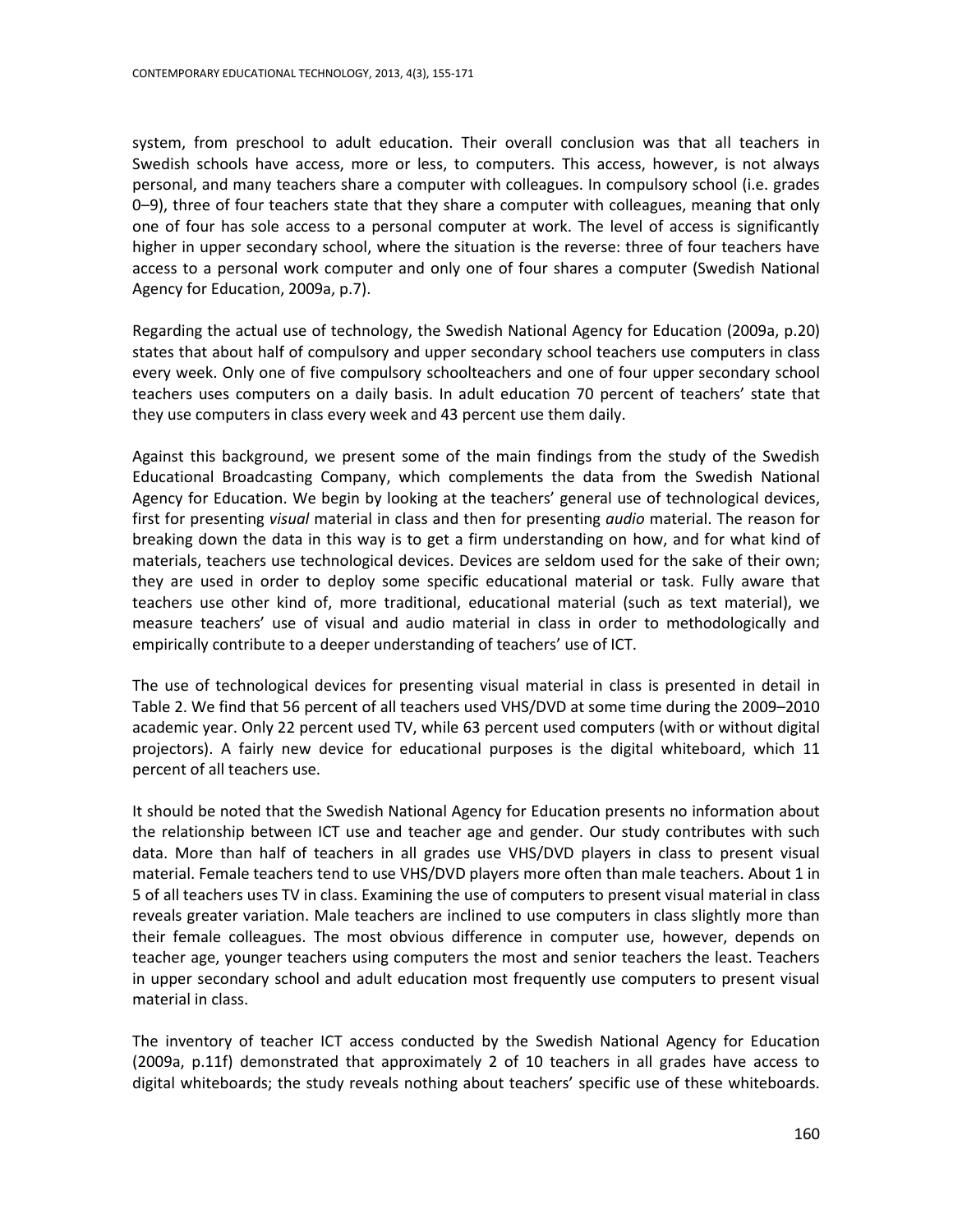The Swedish Educational Broadcasting Company's study, however, indicates that these devices are used the most in the lowest grades. As with computers, the use of digital whiteboards is correlated with age: the younger the teacher, the more digital whiteboards are used.

|                        |                 | VHS/DVD<br>player | TV   | Computer/<br>digital projector | Digital<br>whiteboard |
|------------------------|-----------------|-------------------|------|--------------------------------|-----------------------|
| Teaching grade         | $0 - 6$         | 52.4              | 20.6 | 48.6                           | 17.3                  |
|                        | $7 - 9$         | 60.9              | 25.3 | 60.1                           | 11.0                  |
|                        | Upper secondary | 52.3              | 18.6 | 76.2                           | 6.6                   |
|                        | Adult           | 57.5              | 21.9 | 66.8                           | 7.8                   |
| Teacher age            | $25 - 35$       | 50.3              | 19.3 | 71.2                           | 13.5                  |
|                        | $36 - 45$       | 55.3              | 19.8 | 69.3                           | 12.1                  |
|                        | $46 - 55$       | 57.2              | 20.6 | 61.1                           | 11.1                  |
|                        | $56 - 63$       | 58.8              | 25.6 | 51.9                           | 7.4                   |
| Teacher gender         | Female          | 61.4              | 23.8 | 59.6                           | 9.9                   |
|                        | Male            | 47.4              | 18.4 | 67.1                           | 12.1                  |
| Principal<br>organizer | Public          | 51.8              | 19.8 | 54.4                           | 11.2                  |
|                        | Independent     | 45.4              | 19.2 | 63.8                           | 6.3                   |

Table 2. Technological Devices Usually Used to Present Visual Material in Class (in Percent)

Looking at the use according to principal organizer, the study reveals a significantly higher use of computers and digital projectors by teachers in independent schools. We return to this finding later on.

Concerning teachers' general use of technological devices to present audio material in class, we note that 65 percent of all teachers employed CD/tape players at some time during the 2009–2010 academic year. Only 7 percent used radio, while 55 percent used computers. The use of technological devices to present audio material in class is presented in detail in Table 3.

CD and tape players are the most commonly used technological devices in primary school and lower secondary school. Regarding age and sex, senior and female teachers most frequently use these devices. It should be noted that the results concerning the use of radio are not reliable due to the low number of observations. The low amount indicates that radio no longer is a standard device at schools.

The findings about the use of computers to present audio material goes hand in hand how various teacher groups use computers to present visual material in class, i.e. they are most heavily used by younger teachers and by upper secondary and adult education teachers. Furthermore, male teachers are slightly more likely to use computers to present audio material than their female colleagues.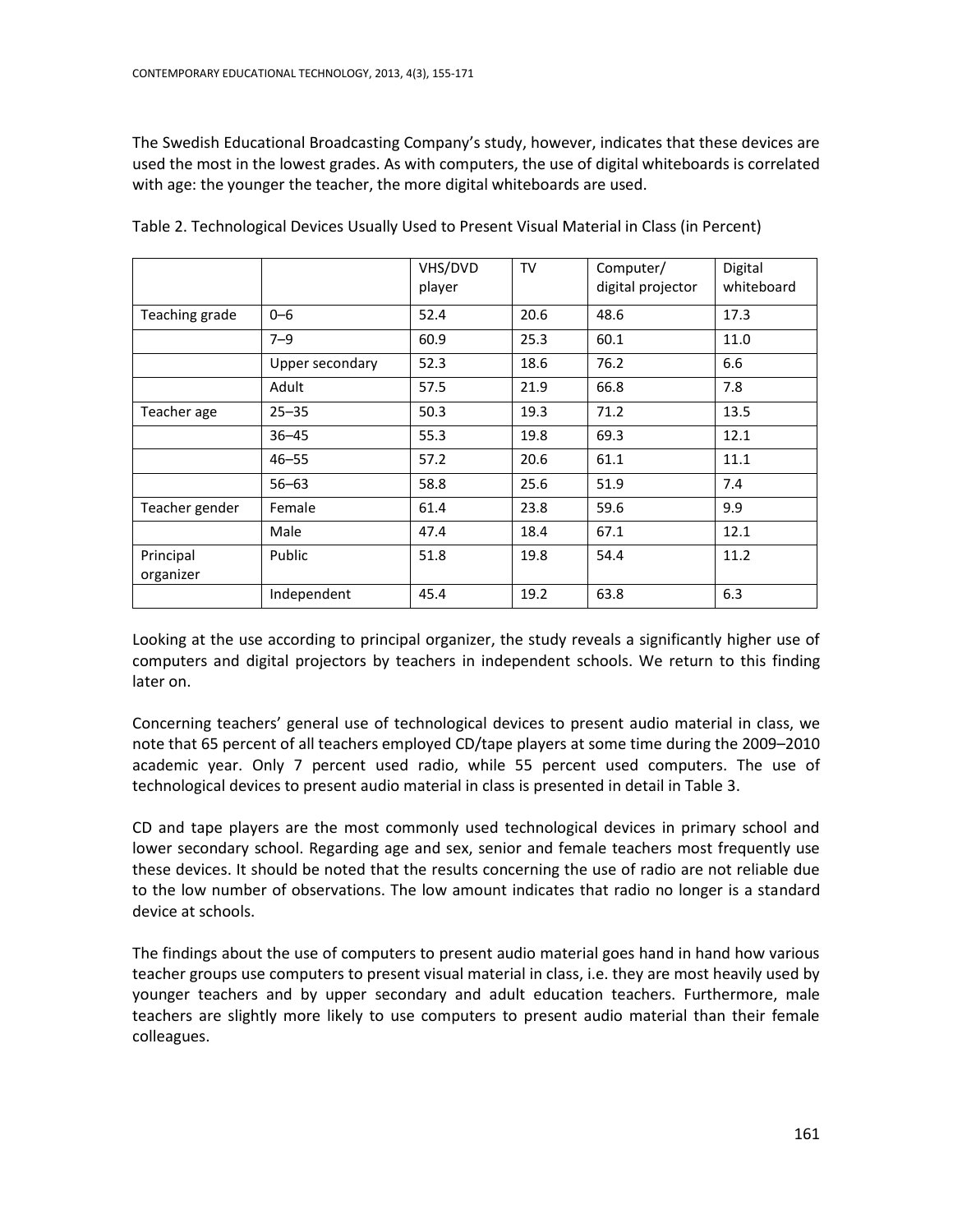|                     |                 | CD/tape<br>player | Radio | Computer |
|---------------------|-----------------|-------------------|-------|----------|
| Teaching grade      | $0 - 6$         | 74.7              | 9.1   | 41.5     |
|                     | $7 - 9$         | 71.1              | 6.5   | 51.8     |
|                     | Upper secondary | 52.8              | 5.2   | 70.1     |
|                     | Adult           | 53.4              | 6.0   | 64.7     |
| Teacher age         | $25 - 35$       | 59.0              | 6.4   | 59.5     |
|                     | $36 - 45$       | 60.3              | 6.7   | 60.3     |
|                     | $46 - 55$       | 67.8              | 7.0   | 53.2     |
|                     | $56 - 63$       | 70.4              | 7.5   | 48.9     |
| Teacher gender      | Female          | 67.9              | 6.9   | 53.2     |
|                     | Male            | 58.8              | 7.1   | 58.7     |
| Principal organizer | Public          | 32.8              | 3.7   | 24.6     |
|                     | Independent     | 27.4              | 2.3   | 34.3     |

Table 3. Technological Devices Usually Used to Present Audio Material in Class (in Percent)

Finally, the use of technological devices to present audio material per principal organizer follows the same pattern as previously shown according to visual material, namely, the use of computers is significantly higher among teachers in independent schools. The Swedish National Agency for Education (2009a, p.8f) has suggested that independent schools generally provide better access to computers than public schools. This is evident in the ratio of students to computers, which is 4.5:1 in independent versus 6.0:1 in public compulsory schools, and 1.6:1 in independent versus 2.5:1 in public upper secondary schools, according to the agency's study. Regarding teacher access to computers in independent versus public schools, the Swedish National Agency for Education report differences between grades; the largest variations are documented in upper secondary schools, where 65 percent of teachers in independent schools report that they "always" have access to a computer in class, compared to 46 percent of public school teachers. In this way, our study complements and validates the study of the Swedish National Agency for Education, and thus the gap between public and independent teachers' use of ICT can be affirmed.

Several reports characterize Swedish schools as undergoing a digital transformation since the beginning of the 1990s. For example, there has been a development from 38 pupils per computer in compulsory school in 1993 to six in 2009; and from 11 pupils per computer in upper secondary school in 1993 to 1.6 in 2009 (Broady, 2000; Swedish National Agency for Education, 2009a). However, digital devices include more than computers. Summarizing our findings, we see that, alongside computers, VHS and DVD players are frequently used to present visual material. Comparing the limited use of TVs and the greater use of computers reported by teachers, one probable conclusion is that DVD players are more frequently used than VHS players. While a DVD can be played on a computer, a VHS tape needs its own player and a TV. In terms of use of ICT to present audio material, the radio is obviously obsolete. Today, teachers use CD and tape players or computers to present audio material. Although digital whiteboards are new devices in Swedish schools, our results indicate that these devices are already becoming popular among teachers in lower grades and among younger teachers. Our findings confirm the belief that Swedish schools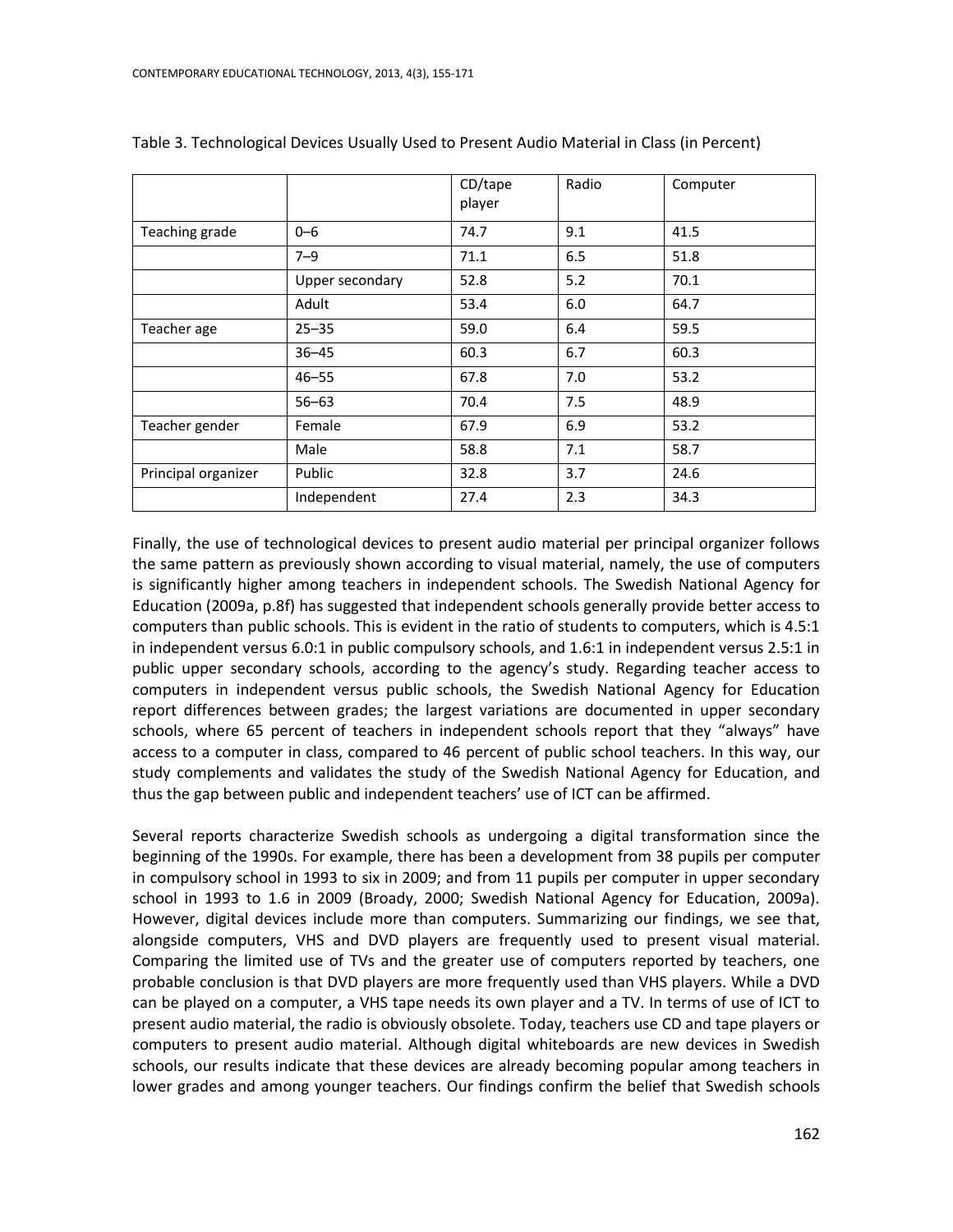are undergoing a digital transformation, and our material suggests that the younger teachers and the independent schools play a vital part in this development.

## **Findings II: Digital Literacy and the Use of Audio- and Visual Material**

Simply diffusing the Internet or putting more computers in the schools will not in it, according to the logic of Castells and Cardoso (2005, p.6), amount to much social change. Instead it is important to understand *how* ICT is used since it is the different teaching practices of the technologies that change learning. In this second empirical section we will focus on how Swedish teachers make use of ICT. The Swedish Educational Broadcasting Company study provides one possible answer based on the question if the teacher usually use audio and video material to 'convey facts and information', as 'basis for discussion' or 'for pupils' own exercises'. This question might be related to the notion of 'digital literacy', understood as the sum of simple ICT skills (read, write and calculate), and more advanced skills that make creative and critical use of digital tools and media possible. ICT skills consist of being able to use software, to search, locate, transform and control information from different digital sources, while the critical and creative ability also imply a capacity to evaluate, use sources of information critically, interpret and analyze digital genres and media forms (Erstad, 2006). In the following, we primarily categorize the use of audio and video material to 'convey facts and information' as simple ICT skills while the use of audio and video material as 'basis for discussion' and 'for pupils' own exercises' are labeled as advanced skills.

Not surprisingly, in the Swedish Educational Broadcasting Company study, almost all teachers (92 percent) in all grades occasionally used visual material, with the aid of VHS and DVD players and computers. No significant differences in visual material use between groups can be detected; though the educational purposes for which teachers use visual material in class do differ (Table 4).

|                     |                 | Convey facts and<br>information | Basis for<br>discussion | Basis for pupils'<br>own exercises |
|---------------------|-----------------|---------------------------------|-------------------------|------------------------------------|
| Teaching grade      | $0 - 6$         | 95.1                            | 45.8                    | 19.7                               |
|                     | $7 - 9$         | 87.4                            | 66.1                    | 31.4                               |
|                     | Upper secondary | 86.0                            | 68.3                    | 39.7                               |
|                     | Adult           | 85.2                            | 67.0                    | 30.4                               |
| Teacher age         | $25 - 35$       | 88.2                            | 66.8                    | 38.9                               |
|                     | $36 - 45$       | 88.3                            | 67.0                    | 32.8                               |
|                     | $46 - 55$       | 88.5                            | 62.9                    | 31.4                               |
|                     | $56 - 63$       | 89.1                            | 51.4                    | 19.9                               |
| Teacher gender      | Female          | 87.8                            | 64.5                    | 31.4                               |
|                     | Male            | 89.6                            | 57.3                    | 28.4                               |
| Principal organizer | Public          | 81.7                            | 54.2                    | 25.3                               |
|                     | Independent     | 73.3                            | 59.3                    | 33.6                               |

Table 4. How Teachers Usually Use Visual Material in Class (in Percent)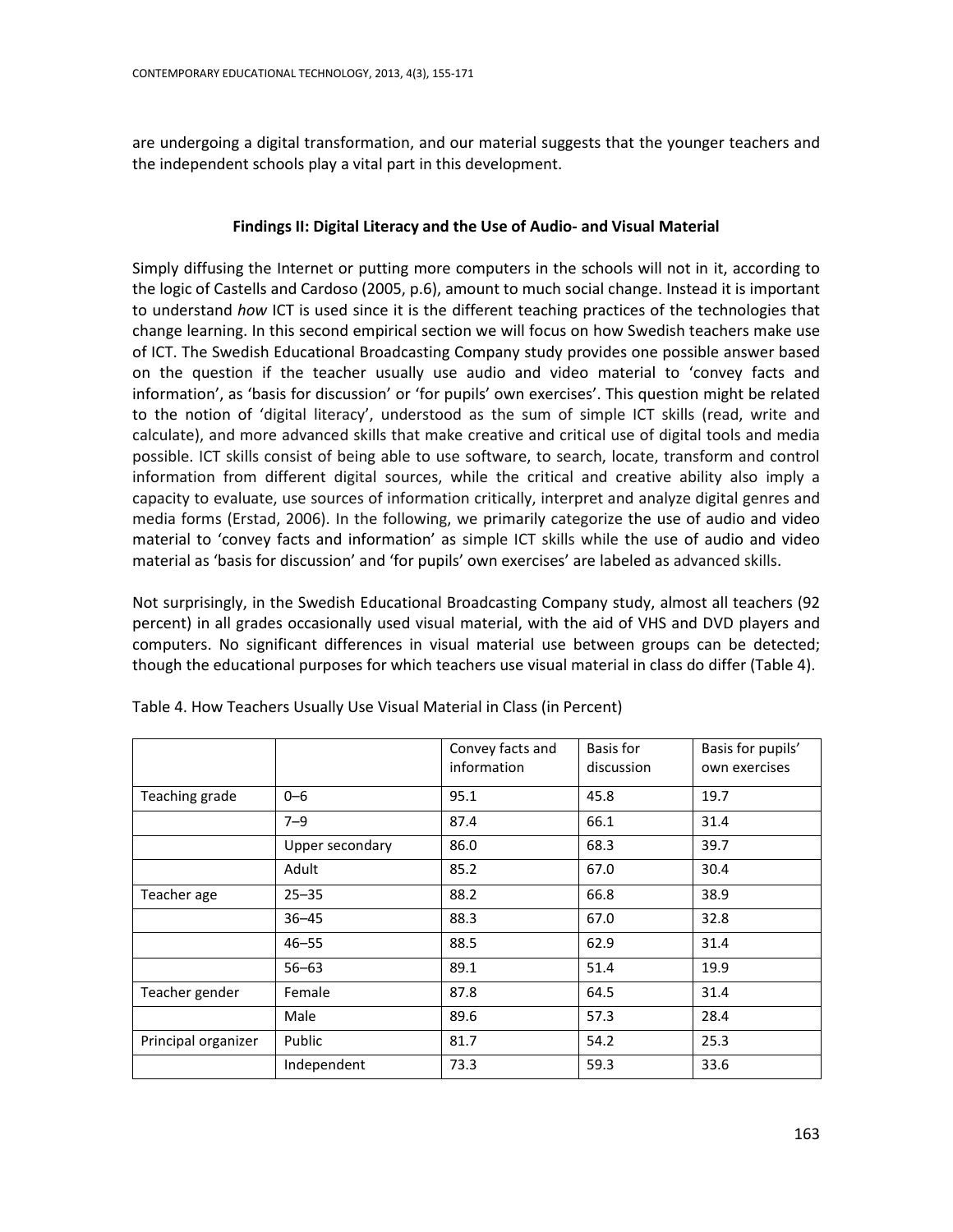We note that 89 percent of all teachers use the material to convey facts and information, 62 percent use it as a basis for discussions, and 30 percent use it as a basis for the pupils' own exercises. The differences in how primary school (grade 0–6) teachers use visual material in comparison with the other teacher groups are obvious. Primary school teachers are the ones who most commonly use visual material to convey facts and information and most seldom use them as a basis for discussion or for pupils' own exercises.

In the table above it also evident that senior teachers use visual material as a basis for discussions and for pupils' own exercises less often than their younger colleagues do. Though the differences are small, it seems that male teachers are less inclined than female teachers to use visual material as a basis for discussions and for pupils' own exercises. We observe that teachers in independent schools use visual material in class with greater variety than public school teachers, who are more prone to use visual material to convey facts and information.

Even though audio material is less frequently used in class than visual material, still half of all teachers (50 percent) used audio material in class at some time during the 2009–2010 academic year. Compared with the use of visual material, the use of audio material varies more between teacher groups. The use of audio material is the greatest among teachers in the lowest grades and is progressively less used at higher educational levels. Audio material is more frequently used by younger teachers, and by female teachers. These statistics are presented in greater detail in Table 5 below.

|                     |                 | Convey facts<br>and information | Basis for<br>discussion | Basis for pupils' own<br>exercises |
|---------------------|-----------------|---------------------------------|-------------------------|------------------------------------|
| Teaching grade      | $0 - 6$         | 71.6                            | 29.7                    | 41.0                               |
|                     | $7 - 9$         | 64.3                            | 52.4                    | 47.2                               |
|                     | Upper secondary | 67.9                            | 58.6                    | 45.4                               |
|                     | Adult           | 70.9                            | 54.1                    | 39.5                               |
| Teacher age         | $25 - 35$       | 59.6                            | 45.8                    | 55.6                               |
|                     | $36 - 45$       | 65.9                            | 49.9                    | 45.0                               |
|                     | $46 - 55$       | 73.1                            | 48.3                    | 43.6                               |
|                     | $56 - 63$       | 74.8                            | 43.5                    | 31.5                               |
| Teacher gender      | Female          | 66.5                            | 48.3                    | 42.2                               |
|                     | Male            | 72.9                            | 43.7                    | 45.3                               |
| Principal organizer | Public          | 34.1                            | 20.7                    | 19.5                               |
|                     | Independent     | 29.9                            | 28.4                    | 25.4                               |

Table 5. How Teachers Usually Use Audio Material in Class (in Percent)

As with visual material, teachers in primary school (grades 0–6) use audio material mainly to convey facts and information and less as a basis for discussion or for pupils' own exercises. In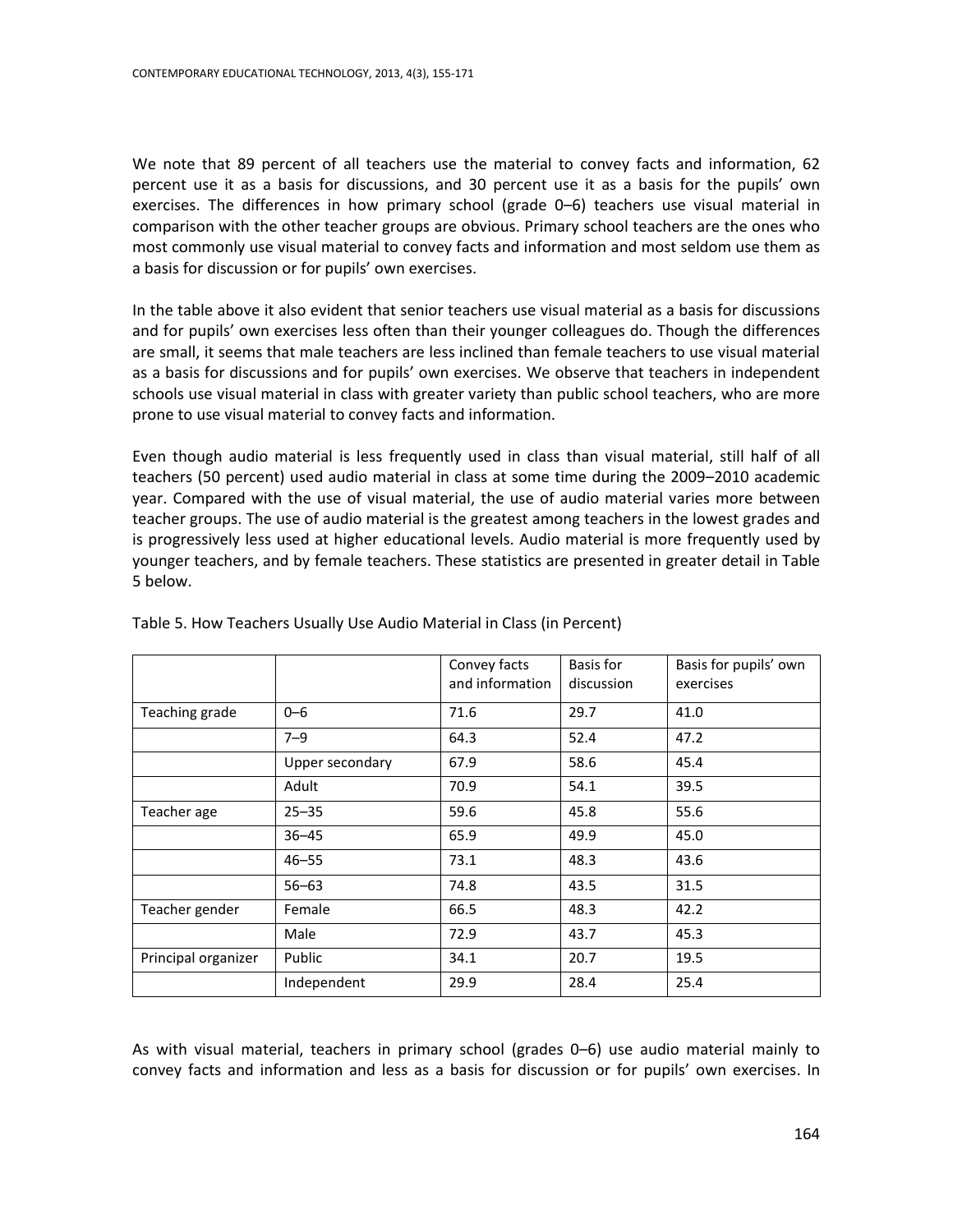addition, in line with the teaching practice pattern regarding use of visual material, senior teachers use audio material primarily to convey facts and information. It is the youngest teachers who are most inclined to use audio material as a basis for pupils' own exercises and least inclined to use it to convey facts and information. Regarding gender differences, more male teachers use audio material to convey facts and information than do their female colleagues. The differences between how teachers in independent and public schools use audio material are exactly the same as with visual material: teachers in independent schools use the material as a basis for discussion and pupils' own exercises significantly more often than public school teachers.

In sum, the study indicates that younger and independent schoolteachers are more prone than senior teachers to use computers for both audio and visual materials. They also seem more inclined to use ICT in activities to promote student discussion and for pupils' own exercises instead of merely to communicate content. In other words, younger teachers and independent schoolteachers seem to use ICT to a larger extent, more interactively, activity-oriented and more varied than senior teachers and public school teachers. The results could be understood in line with the notion of digital literacy, i.e. the sum of simple and advanced ways of making use of ICT. The outcome of the study suggests that the younger teachers and independent school teachers might be ascribed a higher digital literacy since these teacher groups are more inclined to combine simple (to use of audio and video material to 'convey facts and information') and advanced (to use of audio and video material as 'basis for discussion' and 'for pupils' own exercises') ways of making use of ICT. These findings go hand in hand with what several researchers have called "teaching for a knowledge society", for example, by emphasizing self-directed work and collaboration (Hargreaves, 2003; Sahlberg & Boce, 2010; Sörensen, Danielsen & Nielsen, 2006; Trilling & Hood, 1999). Scholars also point out that "teaching for a knowledge society" poses new challenges and makes greater demands of teachers' ICT skills (Cartelli et al., 2006; UNESCO, 2011).

The Swedish National Agency for Education (2009b, p.11f) show that the differences in computer access between independent and public school pupils have increased somewhat in recent years, though the agency has not noticed any major differences in teacher access to computers depending on principal organizer. Our findings complement those of the Swedish National Agency for Education study in that we measure actual teacher use of ICT rather than simply their access. By doing this, our study shows that younger teachers and teachers in independent schools use ICT to a greater extent, in line with the notion of teaching in a knowledge society.

Because of the methodological limitations of the Swedish Educational Broadcasting Company study we have examined a mere fracture of what digital literacy mean in practice. More research about teachers' dissimilar digital literacy should be implemented to add to the knowledge about the structural implications for inequitable learning conditions at Swedish schools.

## **Discussion**

The notion of a digital divide has been debated in the past decade. The discussion has considered the reasons for and consequences of the gap between those who have access to ICT and those who have not, and of the gap between those with greater knowledge of how to use ICT and those with less (Hargittai, 2003; OECD, 2001; Warschauer, 2003). Regarding ICT in relation to schools and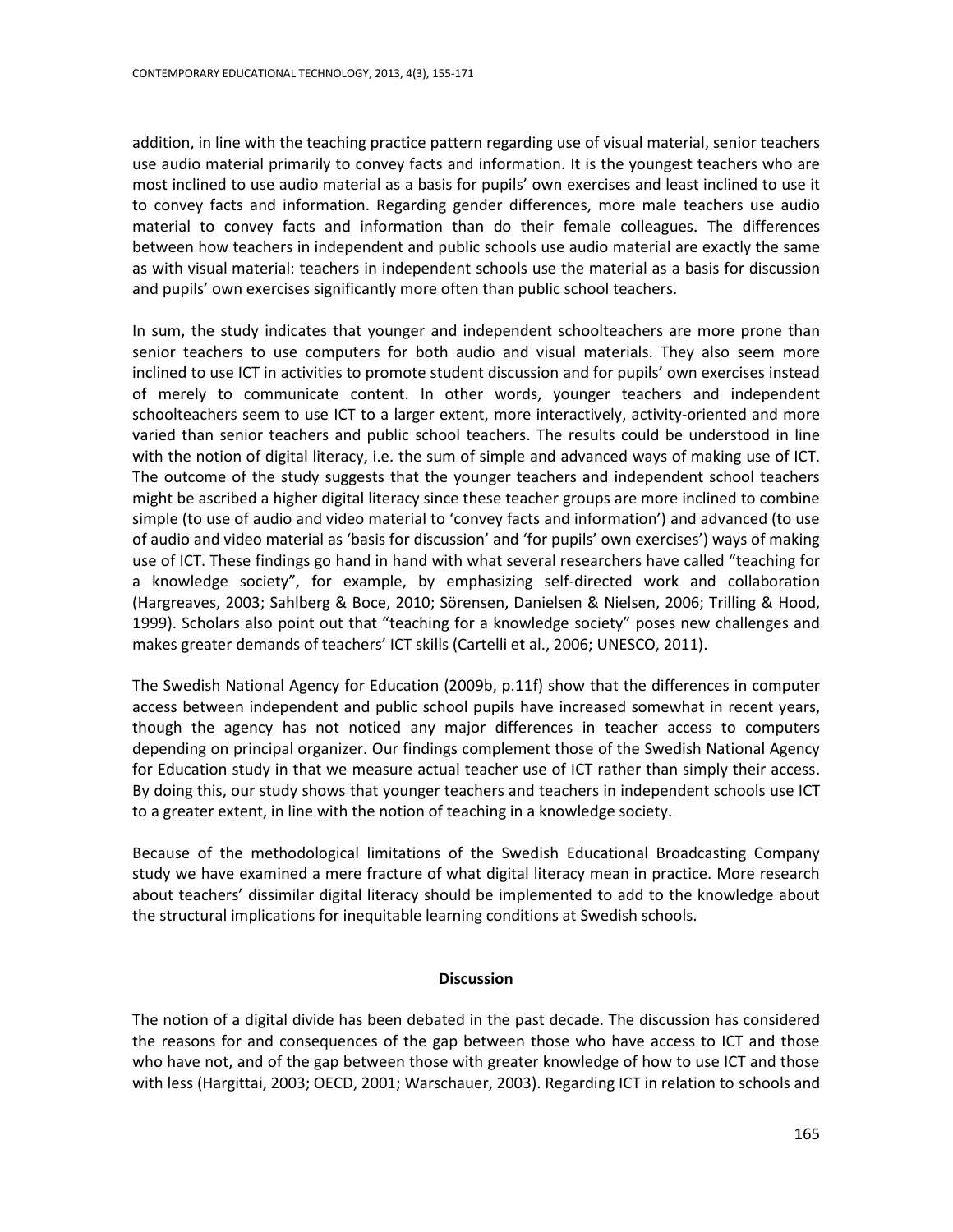education, it is usually students' unequal opportunities that are discussed (OECD, 2007, 2010). The findings from the Swedish Educational Broadcasting Company study raise another, less recognized aspect of the digital divide, namely teachers' different opportunities regarding both access to and use of ICT (cp. Epstein, Nisbet & Gillespie, 2011). We found that young teachers, in all grades, and teachers in independent schools make most use of digital tools in class.

Regarding the age of the teacher, similar results have been identified in a European benchmarking study (Korte & Hüsing, 2006), documenting access and use of ICT among 27 European member states. Depending on the country and type of school, the study identifies highly different levels of competence and skills among teachers for using computers in class. The study emphasizes the correlation between teachers' use of ICT and teachers' age. Greatest motivation to use ICT in class is found among the youngest teachers. A later study of digital differences between groups of teachers in North Cyprus (Uzunboylu & Tuncan, 2010) confirms this correlation. Thus, Swedish teachers' ICT usage reflects the age-related pattern of European teachers' use in general. Our study confirms the image conveyed by the European research about the young teachers' higher levels of ICT competence. One possible explanation of these age differences might be that the younger teachers, as 'digital natives', often already during childhood have become accustomed to use computers and other digital tools as an integrated part of everyday life (Prensky, 2001).

The fact that younger teachers in general possess more ICT skills is not unexpected, and need not necessary be treated as a structural problem; it could be seen as a generational dilemma that probably will adjust itself over time. Following the theoretical logic of the knowledge society, as outlined above, we should however be observant of the younger teachers in their capacity of employed by the independent schools. As shown above, in our study it was found that not just the age gap but also an ICT access gap were the two most important variables explaining differences in teachers' e-learning skills. This indicates that younger teachers with good access to ICT at the workplace have the best preconditions to develop their e-learning skills. The conclusion was confirmed when cross-tabulating the Swedish Educational Broadcasting Company survey's data about teachers' ages with their principal organizer a correlation (*p* < 0.001) is evident, indicating a higher proportion of younger teachers in independent schools: 55 percent of teachers in independent schools are under age 45, versus 41 percent in public schools.

To comprehend the difference regarding teacher age between independent and public schools, the use of ICT in schools must be placed in a broader societal perspective. Building upon the understanding of knowledge economy, knowledge societies transform the way school organizations are understood: from public institutions to commercial enterprises, competing on the educational market for the best teachers and students. The independent schools in Sweden are direct offspring of the growing knowledge-based industry, as such they act according to the logic of the knowledge economy, i.e. as new organizations in an old system they need to promote and make them attractive, as a worthy alternative to public school. One resource that is used in this self-promoting endeavor of schools is ICT. By investing in new ICTs – more heavily than public schools (Hansson, 2009; The Swedish National Agency for Education, 2009b;) – hand in hand with ICT experienced teachers, independent schools can enhance their attractiveness and value on the educational market. If the younger teachers' greater tendency to choose independent schools as employers can be explained by independent schools' greater ICT investments remains to be investigated. It is also conceivable that other factors, such as wages and that young teachers are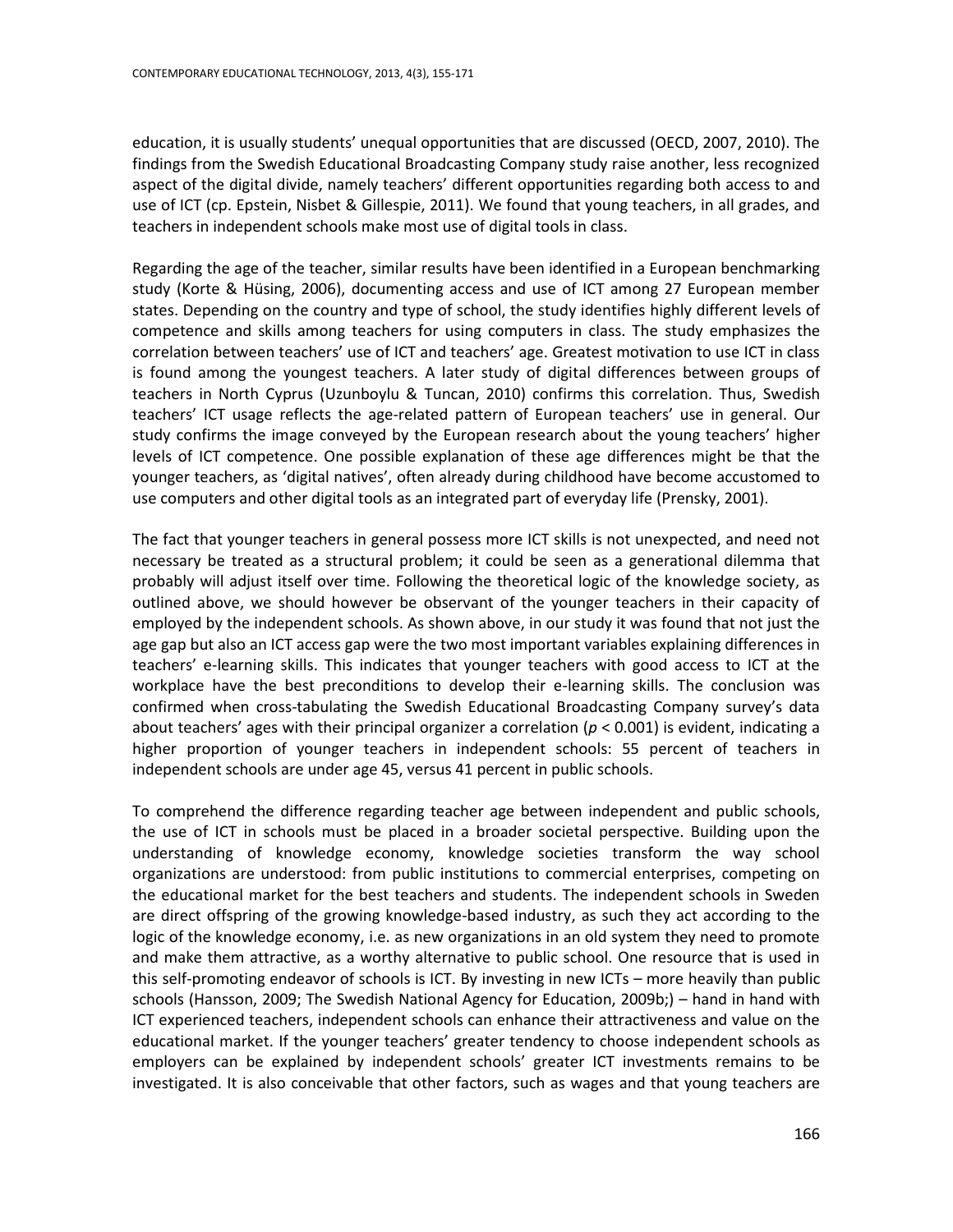not quite as motivated by the traditional welfare state educational ideals and principles as previous Swedish teacher generations, influence their choice of principal organizer.

However, merely having access to ICT does not automatically make you good at using it. Schools need to work actively and strategically to enhance and cultivate teachers' ICT skills. This standpoint is supported by a recent study by Swedish National Agency for Education (2013), which shows that independent schools often have more comprehensive ICT strategic plans and more regular follow ups than the public schools. The report also reveals differences between access to technical support and the principals' ICT skills to lead the ICT strategic work and to develop the use of ICT in teaching.

Whether the gap between ICT-rich independent schools and ICT-poor public schools continues to grow cannot be ascertained without longitudinal studies. However, given that younger teachers are overall more likely to use ICT, and that proportionally more younger teachers are working at independent schools, which, in turn, are more likely to invest more in ICT infrastructure, ICT skilled leadership, and technical support, we can probably expect teachers already working in ICT-rich environments to further develop their ICT competence and pedagogical skills. Following the logic on which the notion of the knowledge society rests, it would be plausible to think that the identified ICT access and knowledge gap between teachers in public and independent schools will continue to grow. And an increased gap between public and independent school teachers' access to and use of ICT reflects, in all likelihood, a similar gap between pupils' access and use of ICT in public and independent schools, ultimately contributing to unequal opportunities to engage in learning activities. For example, studies points to a correlation between independent schools and pupils' results – in favor of the pupils in independent schools (Ahlin, 2003; Böhlmark & Lindahl, 2007, 2012). Accordingly, we suggest that teachers' access to and use of ICT should be considered a complementary indicator for measuring inequity in schools, for instance to be used in the state regulation and inspection of schools.

Besides continuous investments in ICT environments in schools, we propose the need for ICT strategic plans and their follow up, promoting ICT skills among principals and administrating technical support to achieve an equal distribution of the digitalization of the school with equivalent conditions for teachers as well as for pupils, regardless of principal organizer.

## **Acknowledgments**

We would like to thank the Swedish Educational Broadcasting Company, especially Erik Fichtelius (CEO) and Agneta Sommansson (Head of the company's strategic unit), for access to the data. We would also like to thank Sinisa Sauli at Statistics Sweden.

This article was in part made possible through funding from Riksbankens Jubileumsfond.

## **References**

Ahlin, Å. (2003). *Does school competition matter? Effects of a large-scale school choice reform on student performance*. Uppsala: Department of Economics, Uppsala University.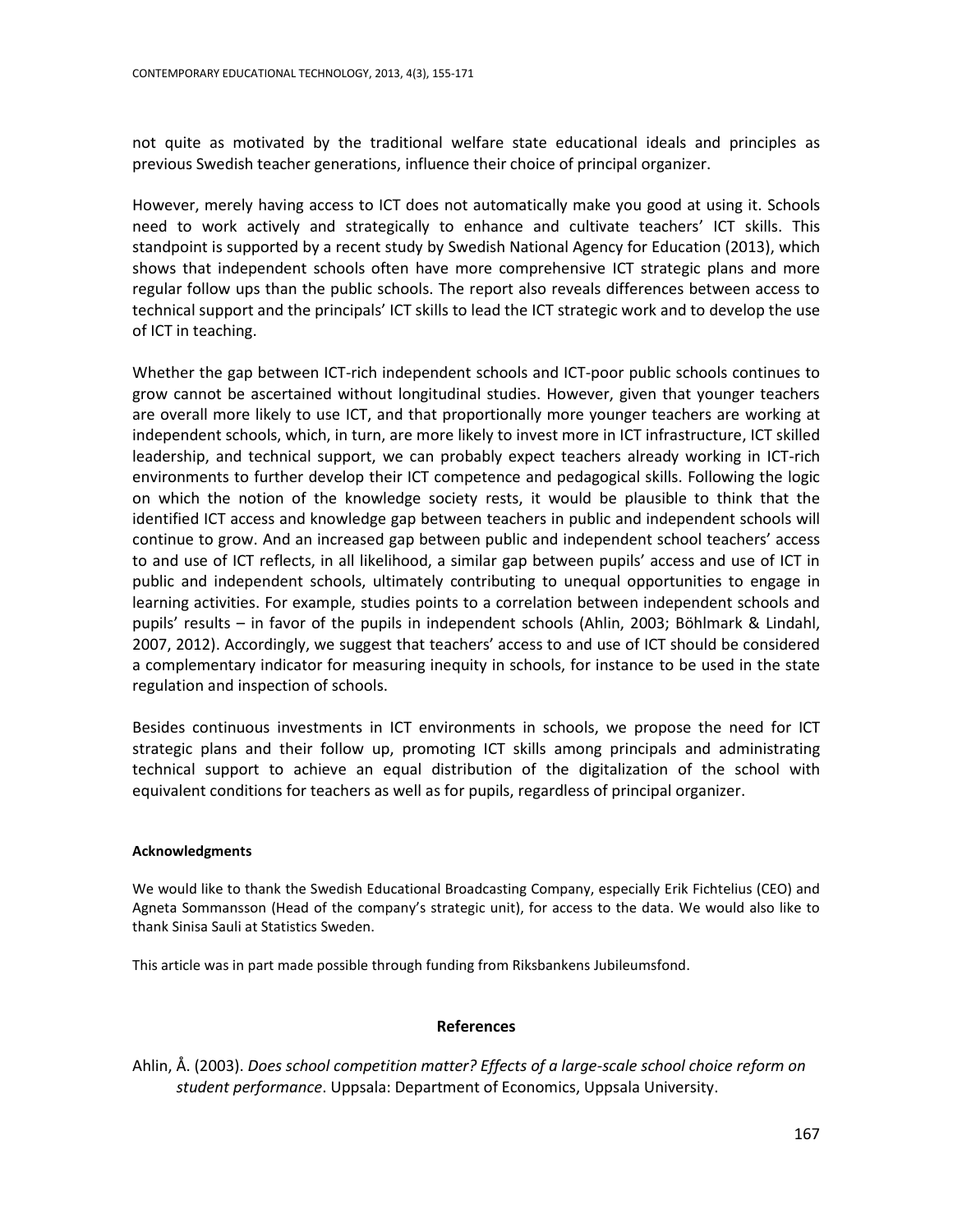- Bell, D. (1976). *The coming of post-industrial society: A venture in social forecasting*. New York: Basic Books.
- Berisha-Namani, M. & Badivuku-Pantina, M. (2009). Information society and knowledge economy, *Lex et Scientia*, *16*(2), 555-559.
- Broady, D. (ed.) (2000). *The school in the 1990s: Social conditions and educational strategies* [*Skolan under 1990-talet: Sociala förutsättningar och utbildningsstrategier*]. Report to the Final account of the Welfare committé. Uppsala: Uppsala University.
- Böhlmark, A. & Lindahl M. (2007). The impact of school choice on pupil achievement, segregation and costs: Swedish evidence*. IZA Discussion Paper*, no 2786. Bonn: Institute for the Study of Labor.
- Böhlmark, A. & Lindahl, M. (2012). *Independent schools and long-run educational outcomes – Evidence from Sweden's large-scale freedom of choice reform*. Working Paper Series, no 2012:15. Uppsala: Uppsala Center for Labor Studies, Department of Economics, Uppsala University.
- Cartelli, A. (2006). *Teaching in a knowledge society: New skills and instruments for teachers*. Hershey & London: Information Science Publishing.
- Castells, M. (2000). *The rise of the network society*. Oxford: Blackwell.
- Castells, M. & Cardoso, G. (2005). *The network society: From knowledge to policy.* Washington: Johns Hopkins Center for Transatlantic Relations.
- Epstein, D., Nisbet, E. C. & Gillespie, T. (2011). Who's responsible for the digital divide? Public perceptions and policy implications. *The Information Society*, *27*(2), 92-104.
- Erstad, O. (2006). A new direction? Digital literacy, student participation and curriculum reform in Norway. *Journal of Educational Information Technology*, *11*, 415-429.
- Government Bill (1991/92). *On freedom of choice and independent schools* [*Om valfrihet och fristående skolor*]*.* Stockholm: Fritzes.
- Government Bill (1992/93). *Freedom of choice in the school* [*Valfrihet i skolan*]. Stockholm: Fritzes.
- Hanson. M. E. (2009, April 17). Pupils in private schools get better computers [Elever på friskolor får bättre datorer]. *Svenska Dagbladet*. Retrieved on 10 May 2010 fro[m http://www.svd.se/](http://www.svd.se/%20nyheter/inrikes/elever-pa-friskolor-far-battre-datorer_2745989.svd)  [nyheter/inrikes/elever-pa-friskolor-far-battre-datorer\\_2745989.svd.](http://www.svd.se/%20nyheter/inrikes/elever-pa-friskolor-far-battre-datorer_2745989.svd)
- Hargreaves, A. (2003). *Teaching in the knowledge society: Education in the age of insecurity*. New York: Teachers College Press.
- Jedeskog, G. & Nissen, J. (2004). ICT in the classroom: Is doing more important than knowing? *Education and Information Technologies*, *9*(1), 37-45.
- Johnson, L., Levine, A., Smith, R., & Stone, S. (2010). *The 2010 Horizon report.* Austin, Texas: The New Media Consortium. Retrieved on 1 February 2013 from [http://wp.nmc.org/](http://wp.nmc.org/%20horizon2010/)  [horizon2010/.](http://wp.nmc.org/%20horizon2010/)
- Kahin, B. & Foray, D. (eds.) (2006). *Advancing knowledge and the knowledge economy.* Cambridge: MIT University Press.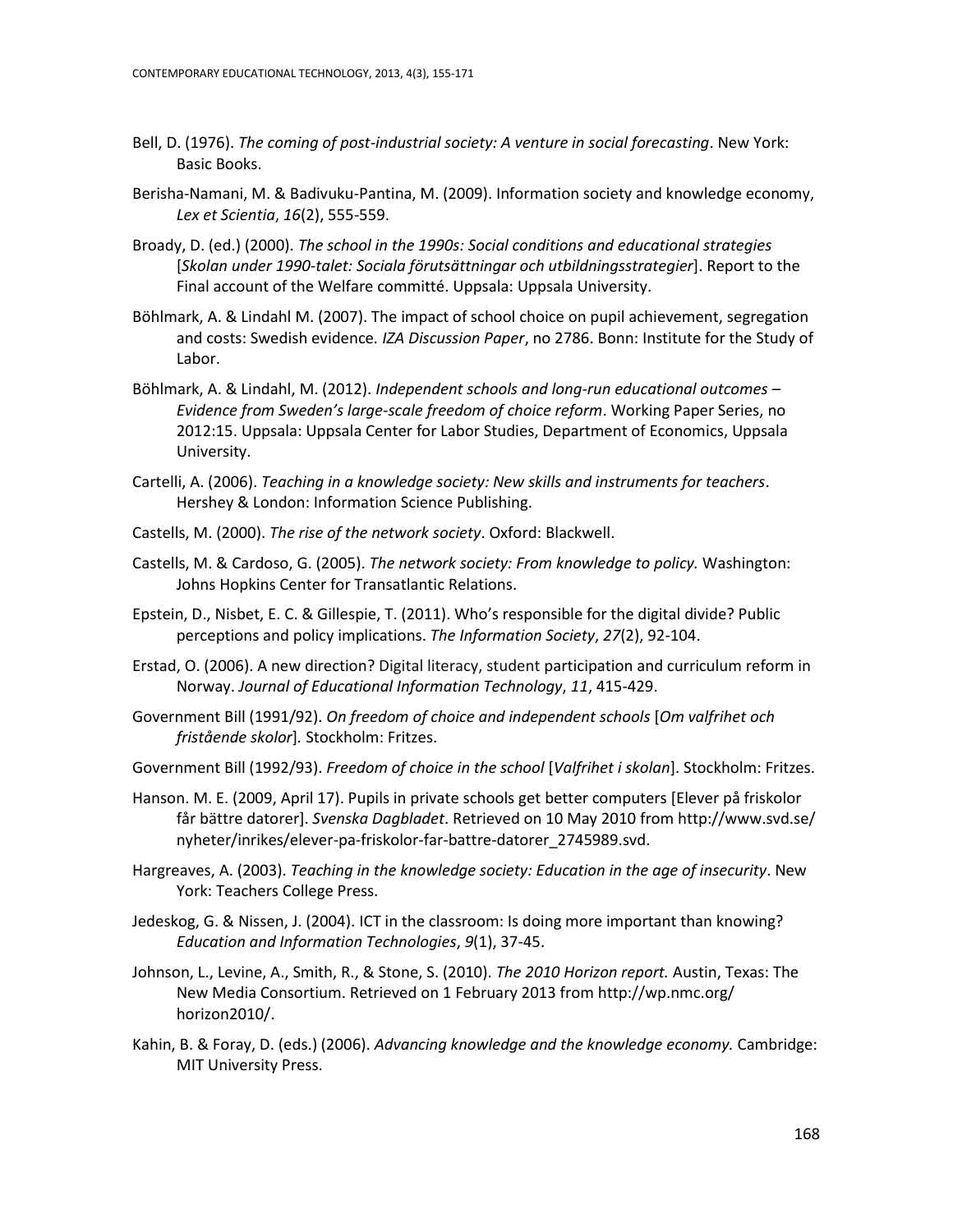- Korte, W. B. & Hüsing, T. (2006). *Benchmarking access and use of ICT in European schools 2006: Results from head teacher and a classroom teacher surveys in 27 European countries.* Bonn: Empirica Gesellschaft für Kommunikations- und Technologieforschung. Retrieved on 1 February 2013 from [www.empirica.biz/publikationen/documents/No08-2006\\_learnInd.pdf](http://www.empirica.biz/publikationen/documents/No08-2006_learnInd.pdf)*.*
- Knowledge Foundation (2005). *ICT and student teachers: Attitudes, access and use* [*IT och lärarstuderande: Attityder, tillgång och användning*]. Retrieved on 1 February 2013 from [http://www.kks.se/om/Lists/Publikationer/Attachments/8/it-och-lararstuderande-2005](http://www.kks.se/om/Lists/Publikationer/Attachments/8/it-och-lararstuderande-2005-publ.pdf) [publ.pdf.](http://www.kks.se/om/Lists/Publikationer/Attachments/8/it-och-lararstuderande-2005-publ.pdf)
- Knowledge Foundation (2006). *ICT in schools: Attitudes, access and use* [*IT i skolan: Attityder, tillgång och användning*]. Retrieved on 1 October 2010 fro[m http://www.kks.se/om/Lists/](http://www.kks.se/om/Lists/%20Publikationer/Attachments/6/it_i_skolan_2006_2006_publ.pdf)  [Publikationer/Attachments/6/it\\_i\\_skolan\\_2006\\_2006\\_publ.pdf](http://www.kks.se/om/Lists/%20Publikationer/Attachments/6/it_i_skolan_2006_2006_publ.pdf)
- Kodama, M. (2007). *Project-based organization in the knowledge-based society*. London: Imperial College Press.
- Kofman, E. (2007). The knowledge economy, gender, and stratified migrations. *Studies in Social Justice*, *1*(2), 123-135.
- Kumar, A. (2012). Sociological theory and the knowledge society. *International Journal of Human Sciences*, *9*(2), 764-772.
- Lundström, U. & Parding, K. (2011). Teachers' experiences with school choice: Clashing logics in the Swedish education system. *Education Research International*, 10 pages. Retrieved on 1 February 2012 from [http://www.hindawi.com/journals/edu/2011/869852/cta/.](http://www.hindawi.com/journals/edu/2011/869852/cta/)
- Machlup, F. (1962). *Production and distribution of knowledge in the United States*. Princeton, NJ: Princeton University Press.
- OECD (2001). Understanding the digital divide. *OECD Digital Economy Papers*, *49*. Paris: OECD. Retrieved from [10.1787/236405667766.](http://dx.doi.org/10.1787/236405667766)
- OECD (2007). Broadband and ICT access and use by households and individuals. *OECD Digital Economy Papers*, *135*. Paris: OECD Publishing. Retrieved on 1 February 2012 from [10.1787/230666254714.](http://dx.doi.org/10.1787/230666254714)
- OECD (2010). *Are the new millennium learners making the grade? Technology use and educational performance in PISA 2006*. Educational Research and Innovation. Paris: OECD Publishing. Retrieved on 1 February 2012 fro[m 10.1787/9789264076044-en.](http://dx.doi.org/10.1787/9789264076044-en)
- OECD (2011). *PISA 2009 results: Students on line: Digital technologies and performance (volume VI)*. Paris: OECD Publishing. Retrieved on 1 February 2012 from [10.1787/9789264112995-en.](http://dx.doi.org/10.1787/9789264112995-en)
- Persson, M. & Thunman, E. (2010). *Swedish teachers' media habits and use of the Swedish Educational Broadcasting Company. The academic year 2009/2010* [*Svenska lärares mediavanor och UR-användning. Läsåret 2009/2010*]. Stockholm: Swedish Educational Broadcasting Company.
- Prensky, M. (2001). Digital natives, digital immigrants. *On the Horizon*, *9*(5), 1-6.
- Rahaman, M. M. (2003). Organisational knowledge creation and the commercialisation of state mail service. *International Journal of Public Sector Management*, *16*, 373-392.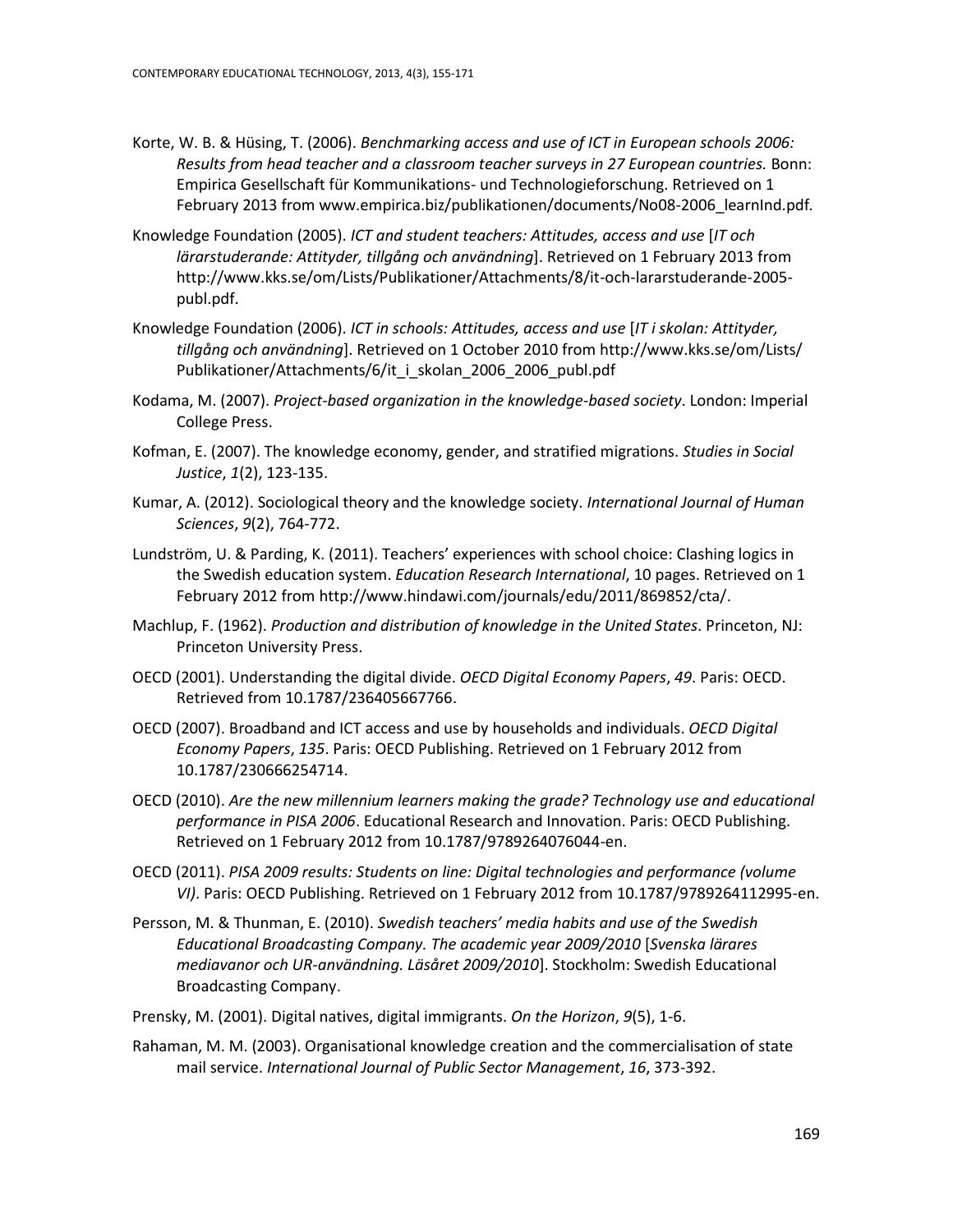- Ramböll (2006). *E-learning Nordic 2006*. Copenhagen: Ramböll Management. Retrieved on 20 October 2010 from [http://www.oph.fi/download/47637\\_eLearning\\_Nordic\\_English.pdf.](http://www.oph.fi/download/47637_eLearning_Nordic_English.pdf)
- Reich, R. (1991). *The work of nations: Preparing ourselves for 21st-century capitalism*. New York: Knopf.
- Sahlberg, P. (2006). Education reform for raising economic competitiveness. *Journal of Educational Change*, *7*(4), 259-287.
- Sahlberg, P. & Boce, E. (2010). Are teachers teaching for a knowledge society? *Teachers and Teaching: Theory and Practice*, *16*(1), 31-48.
- Swedish Media Council (2010a). *Kids & media* [*Ungar & Medier*]*.* Retrieved on 1 February 2012 from http://www.s tatensmedierad.se/upload/Rapporter\_pdf/Ungar\_&\_medier\_2010.pdf.
- Swedish Media Council (2010b). *Little kids & media – facts about young children's use and perceptions of media* [*Småungar & Medier – fakta om små barns användning och upplevelser av medier*]. Retrieved on 1 February 2012 from http://www.statensmedierad. se/upload/Rapporter\_ pdf/Smaungar\_&\_medier2010.pdf.
- Swedish National Agency for Education (2007). *Effective use of ICT in schools: An analysis of current research* [*Effektivt användande av IT i skolan: Analys av aktuell forskning*]. Stockholm: Liber Distribution. Retrieved on 1 February 2012 from http://www.skolverket. se/publikationer? id=1906.
- Swedish National Agency for Education (2009a). *Presentation of the assignment of a follow-up of the use of ICT and ICT skills in preschool, school and adult education* [*Redovisning av uppdrag om uppföljning av IT-användning och IT-kompetens I förskola, skola och vuxenutbildning*]. Stockholm: Swedish National Agency for Education. Retrieved on 1 February 2012 from [http://www.skolverket.se/publikationer?id=2192.](http://www.skolverket.se/publikationer?id=2192)
- Swedish National Agency for Education (2009b). *Accounting for the assigment to assess organisations' and principals' developmental needs regarding the use of ICT in preschool, school and adult education, and to suggest interventions* [*Redovisning av uppdraget att bedöma verksamheters och huvudmäns utvecklingsbehov avseende IT-användningen inom förskola, skola och vuxenutbildning samt ge förslag på insatser*]*.* Stockholm: Swedish National Agency for Education. Retrieved on 1 February 2012 from http://www.skolverket. se/publikationer? id=2244.
- Swedish National Agency for Education (2009c). *What affects the results of the Swedish elementary school? Knowledge review about the importance of different factors* [*Vad påverkar resultaten i svensk grundskola? Kunskapsöversikt om betydelsen av olika faktorer*]. Stockholm: Swedish National Agency for Education. Retrieved on 1 February 2012 from http://www.skolverket. se/publikationer?id=2260.
- Swedish National Agency for Education (2010a). *Equipped to face the future? PISA 2009 on 15 year olds' reading comprehension and knowledges in mathematics and physical science* [*Rustad att möta framtiden? PISA 2009 om 15-åringars läsförståelse och kunskaper i matematik och naturvetenskap*]. Stockholm: Swedish National Agency for Education. Retrieved on 1 February 2012 from [http://www.skolverket.se/publikationer?id=2473.](http://www.skolverket.se/publikationer?id=2473)